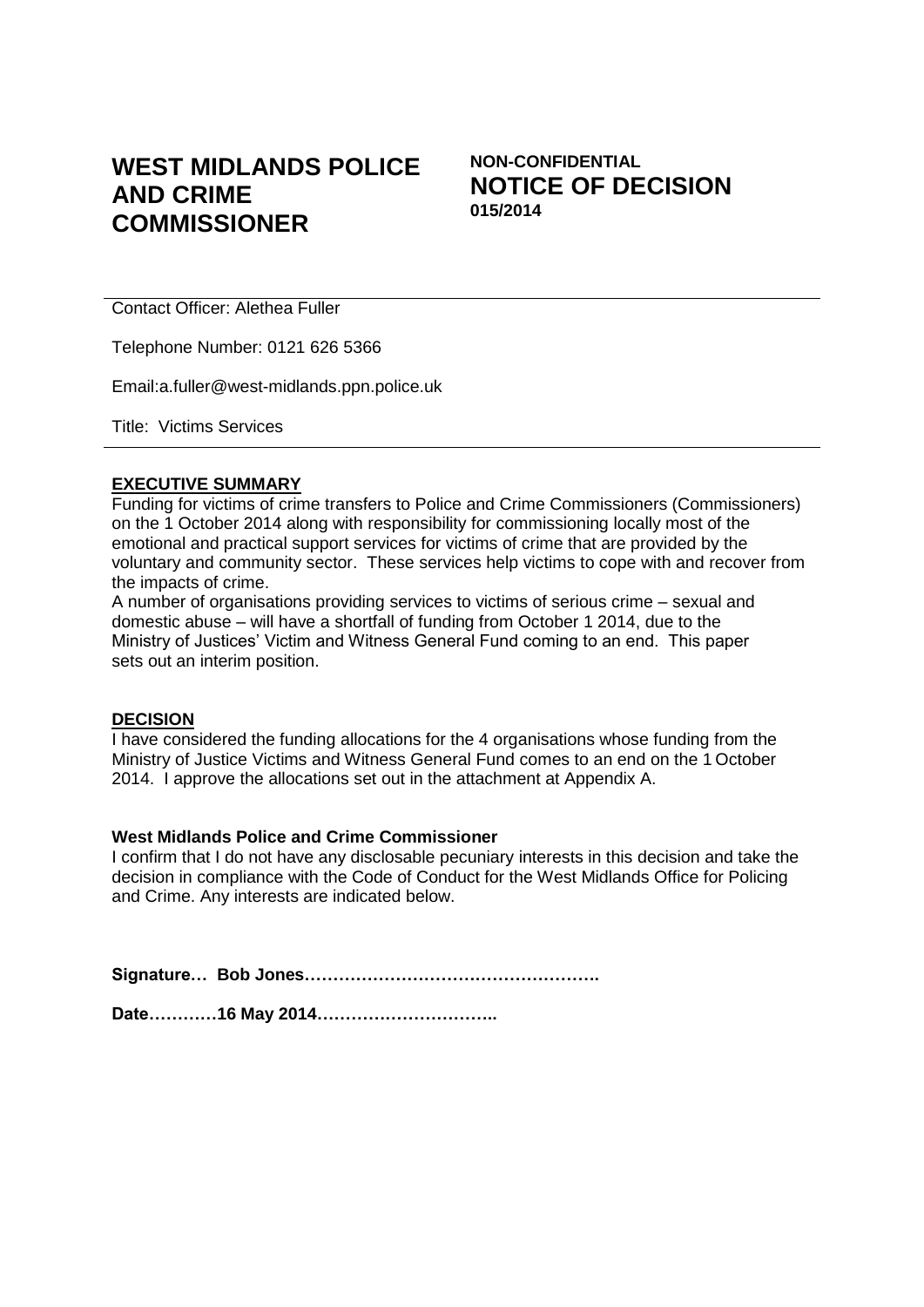## **NON - CONFIDENTIAL FACTS AND ADVICE TO THE POLICE AND CRIME COMMISSIONER**

### **INTRODUCTION AND BACKGROUND**

- 1. Funding for victims of crime and responsibility for services for victims of crime transfers to Police and Crime Commissioners on the 1 October 2014. They will take on responsibility for commissioning locally most of the emotional and practical support services for victims of crime that are provided by the voluntary, community and social enterprise sector. These services help victims to cope with and recover from the impacts of crime. Cope and recover are the outcomes which services for victims should be aiming to achieve as far as possible.
- 2. The Ministry of Justice (MoJ) will retain responsibility for commissioning certain specialist services and £22 million of the core budget has been allocated for these national services. Support includes services for those bereaved through homicide, rape support centres, court based witness services, human trafficking and some telephone helplines such as BRAKE. In terms of homicide, the national service will not pick up those victims who were affected prior to 2010, when the initial service was introduced.

## **Victims and Witness General Fund (V&W General Fund)**

- 3. £5.05million has been previously allocated to local organisations that have a proven track record in supporting victims and witnesses of the most serious crimes, those who are the most vulnerable and those who are the most persistently targeted. The funding has come through the MoJ Victims and Witness General Fund. MoJ funding through this fund will stop at the end of September 2014, and local commissioning will begin. From October 2014, it is up to the Commissioner to decide that a service is needed in their local area. In the West Midlands this will be done through a Victims Commission, led by the voluntary and community sector.
- 4. All organisations that were awarded funding though the V&W General Fund were granted a 6 month extension up until the end of September as part of the transition period.
- 5. The MoJ has been clear that the V&W General Fund comes to an end in September 2014, and there has been no further budget allocated for the continuation of any funding to voluntary and community organisations from 1 October 2014. From this date, the Commissioner will have the West Midlands budget and the powers enabling him to commission victims' services locally. The budget has not been transferred.
- 6. This fund currently provides funding to 4 organisations in the West Midlands to provide critical services to victims of serious crime – domestic and sexual abuse and those services will come to an end when that funding finishes at the end of September.
- 7. It is important that funding from the Commissioners Victims Services budget is allocated on an interim 6-month basis from October 2014-March 2015, to enable these services to continue.
- 8. Any further decisions regarding funding will be made by the Victims Commission who will make decisions on priorities, service provision and funding allocations.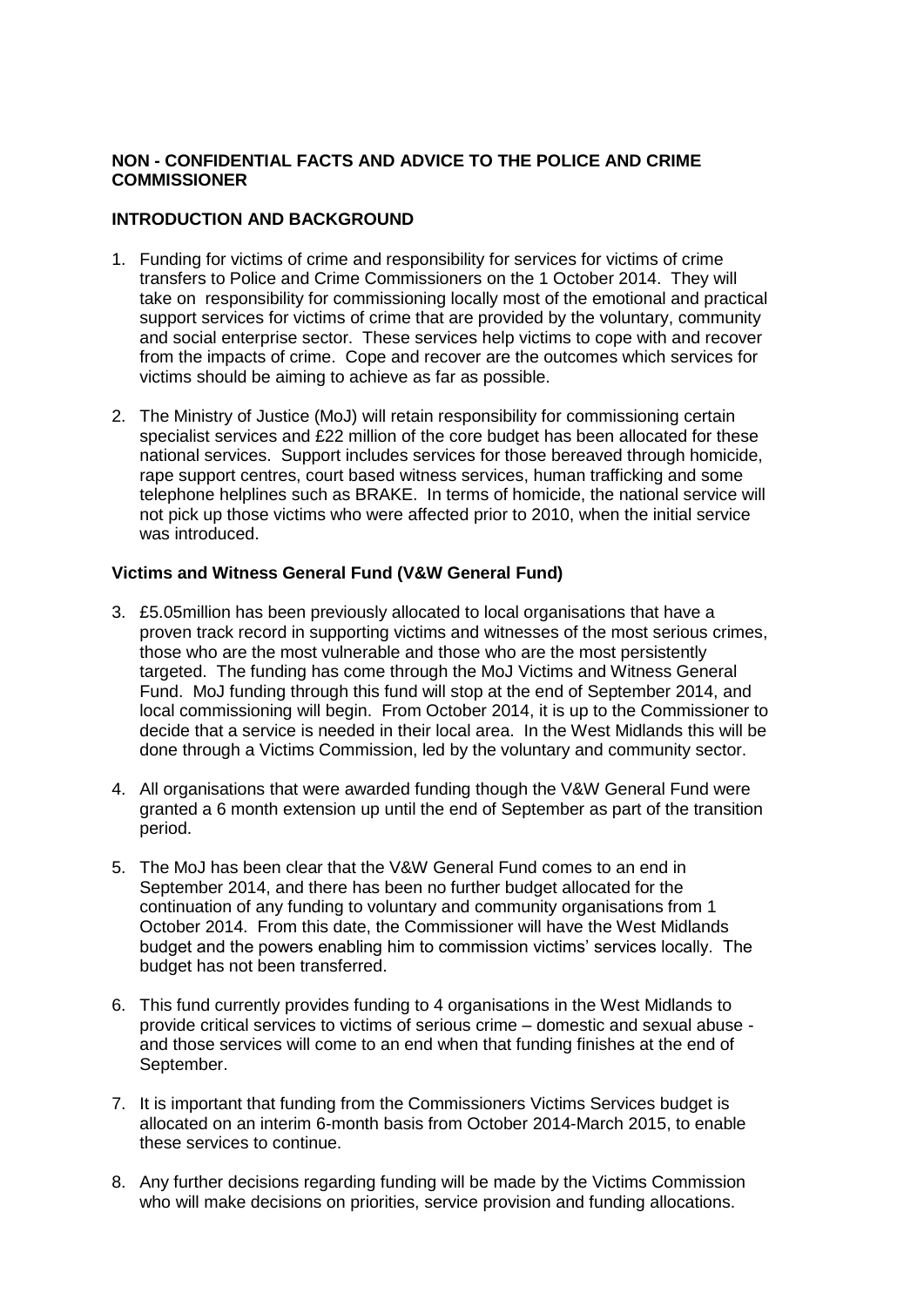## **Organisations affected**

9. The organisations that will be affected and the funding that is needed to keep the services delivering the current service are set out in the table below. The 6 month allocation is 50% of the total annual allocation previously awarded by the MoJ.

| Organisation                                                                              | <b>Service Provided</b>                                                                                                                                                                                              | Crime Type               | Funding<br>Oct-Mar<br>2015 |
|-------------------------------------------------------------------------------------------|----------------------------------------------------------------------------------------------------------------------------------------------------------------------------------------------------------------------|--------------------------|----------------------------|
| Birmingham and<br>Solihull<br>Women's Aid                                                 | Provision of 2 court based<br><b>Independent Domestic</b><br>Violence Advisors in<br>Birmingham                                                                                                                      | Domestic<br>Abuse        | £20,889                    |
| Sandwell<br>Women's Aid                                                                   | Provision of 1 court based<br><b>Independent Domestic</b><br>Violence Advisor in<br>Sandwell and Dudley                                                                                                              | <b>Domestic</b><br>Abuse | £19,085                    |
| Crisis Point                                                                              | Provision of practical and<br>emotional support to<br>vulnerable victims of sexual<br>abuse in Walsall and<br>Wolverhampton                                                                                          | Sexual<br>Violence       | £29,539                    |
| <b>Coventry Rape</b><br>and Sexual<br><b>Abuse Centre</b><br>(CRASAC)                     | Provision of outreach,<br>specialist support and<br>counselling services in<br>Coventry for vulnerable<br>groups of BME women and<br>young girls from the age of<br>11 who are victims of rape<br>or sexual violence | Sexual<br>Violence       | £51,246                    |
| <b>Total allocation</b><br>requested                                                      |                                                                                                                                                                                                                      |                          | £120,756                   |
| <b>Funding period</b><br><b>Oct -Mar 2015</b>                                             |                                                                                                                                                                                                                      |                          |                            |
| <b>Victims Services</b><br>SV/DV                                                          |                                                                                                                                                                                                                      |                          | £586,068<br>£63,491        |
| <b>Total allocation</b>                                                                   |                                                                                                                                                                                                                      |                          | £649,559                   |
| Total remaining<br>for allocation via<br>the Victims<br>Commission<br>(minus<br>£120,756) |                                                                                                                                                                                                                      |                          | £528,803                   |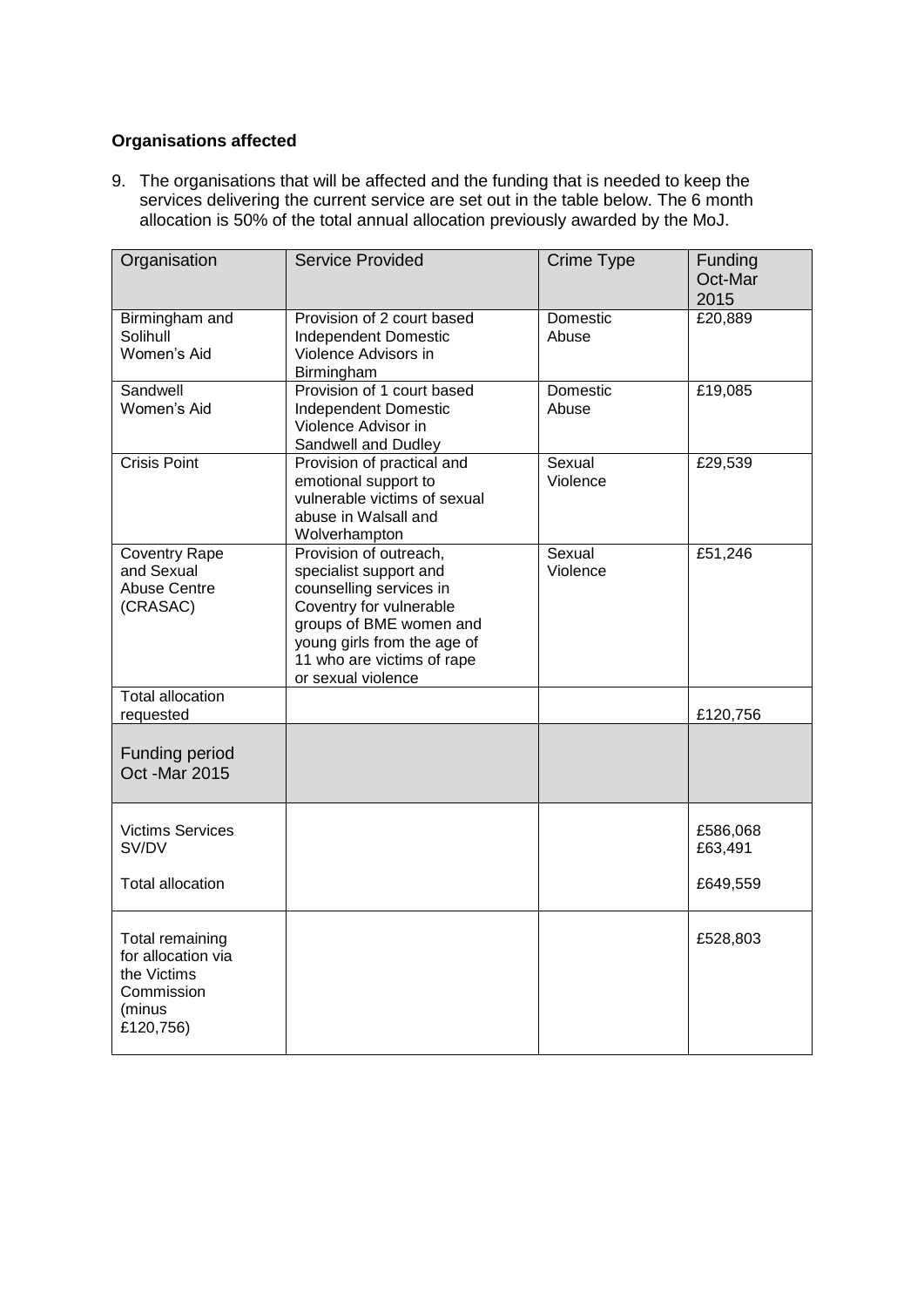### **FINANCIAL IMPLICATIONS**

10. The total budget for Victims Services in 2014-15 is £1,172,137 and is split in the following way:

| Funding period    | Purpose                                                                                                                                                                                                                                                             | <b>West Midlands</b><br>Funding                                                                                                                                                                          |
|-------------------|---------------------------------------------------------------------------------------------------------------------------------------------------------------------------------------------------------------------------------------------------------------------|----------------------------------------------------------------------------------------------------------------------------------------------------------------------------------------------------------|
| Oct 2014 - Mar 15 | <b>Build restorative</b><br>$\bullet$<br>justice capacity and<br>activity<br><b>Support Services for</b><br>$\bullet$<br>victims<br>50% of the victims<br>$\bullet$<br>allocation will be<br>retained for the<br>national referral<br>mechanism (Victim<br>Support) | <b>Total Victims Allocation</b><br>£1,172,137<br>50% kept for Victim Support<br>£586,068<br>£586,068 for Victims Services<br>Restorative Justice*<br>£305,244<br>SV/DV<br>£63,491<br>Total<br>£1,540,871 |

\*Funding for Restorative Justice is not ringfenced

## **LEGAL IMPLICATIONS**

- 11. The funding will be issued as a grant under s56 of the Domestic Violence, Crime and Victims Act 2004.
- 12.Schedule 9 of the Police Reform and Social Responsibility Act 2011 provides Commissioners with the powers to award crime and disorder grants to any organisations and projects they consider will help them achieve their crime prevention and wider priorities.

### **Schedule of Background Papers**

1. None

Public Access to Information

2. Information contained in this decision is subject to the Freedom of Information Act 2000 and other legislation. This decision will be made available on the Commissioner's website.